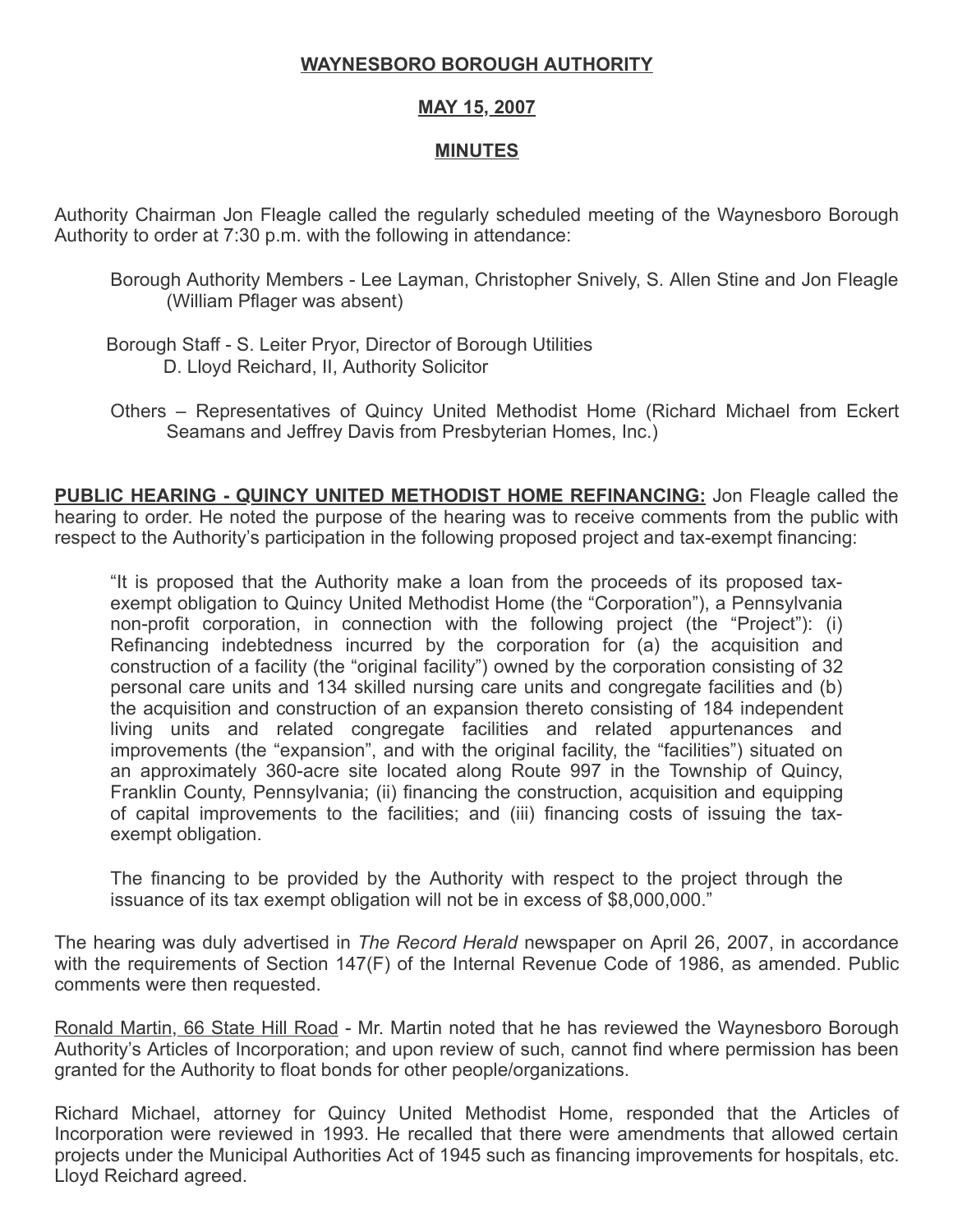Ronald Martin questioned if Borough Council would have approved such amendments to expand the WBA's powers. Mr. Michael replied affirmatively. Mr. Reichard noted that bonds have been floated in the past, and it is his belief that the WBA's authority was in fact amended to conform to the Authorities Act. Mr. Michael added that he will be glad to review the matter and respond to the WBA. Mr. Martin requested that a date be confirmed when this action was approved by Borough Council.

It was noted that the debt incurred will be the full responsibility of QUMH. Mr. Martin questioned what impact it will have on the WBA if Quincy Home would default on the bond. Mr. Michael stated that the Authority's note will expressly state that it is a limited obligation of the WBA (which means that the Authority's general funds are not being pledged) and the WBA is not responsible for repayment upon default. The WBA's obligation is restricted to amounts payable by QUMH to the WBA pursuant to a loan agreement between the Authority and Quincy (water/sewer funds could not be used for repayment, etc.) Ronald Martin questioned ... if there were a default situation, wouldn't it affect the WBA's credit rating? Mr. Michael noted that any credit analyses or ratings would be based upon the utility system and not on this "limited obligation" situation with QUMH.

Mr. Martin asked what advantage there is for the WBA to assist QUMH in this project. Chairman Jon Fleagle noted that the WBA's expenses will be reimbursed by QUMH and nothing is received in return – it is considered a "community service". He added that the WBA is a government agency ... and the purpose of a government agency is to protect the health, welfare and wealth of its citizens. This is an opportunity for them to do that at no cost or obligation to the WBA. The same thing has been done in the past for the Waynesboro Hospital.

Ronald Martin questioned if QUMH had approached the Quincy Township Municipal Authority for their assistance. Mr. Michael noted that they approached the WBA because they had worked with them in 1993. Mr. Martin noted that QUMH is a fine facility, but added his concern that QUMH was close to default several years ago. He questioned if their financial statements will be reviewed before entering into this endeavor. Mr. Davis explained that, in October of 2006, QUMH became a fully-controlled subsidiary of the PHI (Presbyterian Homes, Inc.) and all audit reports are readily available on their website. PHI has a Triple B+ bond rating with Standard & Poors, and has sole control of QUMH. QUMH has a local Board of Directors, but became a part of PHI in an effort to improve QUMH's longterm success. PHI has over \$100 million dollars in reserves.

Jon Fleagle explained that this will only impact the WBA's borrowing capability for one year, but has no effect or obligation on the WBA at all. Mr. Martin commented that he feels this is a lot of risk for the WBA with no gain – (1) if the Authority needs to borrow, they are "tied up" for the first year; (2) if QUMH defaults, it would impact the rate the Authority would have to pay for future loans; and (3) he is unsure if the WBA is empowered to do this. Mr. Fleagle noted that documents will be reviewed and a response forwarded to Mr. Martin regarding this matter.

There being no further discussion on the matter, the hearing was closed at 7:47 p.m.

**APPROVE MINUTES:** Lee Layman made a motion to approve the minutes of the April 17, 2007 meeting, as written. Allen Stine seconded; the motion passed unanimously.

**UTILITY REQUEST - RONNIE MARTIN:** Leiter Pryor reported that Ronnie Martin is requesting water/sewer service by the WBA for 15 acres in Washington Township adjacant to Walnut Knolls. It was clarified that residents of this area would be Washington Township's sewer customers under the Sewage Transportation Agreement, and would be supplied water by the WBA (if approval is given by WTMA) as part of the indirect water service area. Leiter Pryor reported that Scott Crum has conducted a hydraulic analysis and foresees no problem. Discussion ensued regarding the tie-ins, and the WBA will discuss this matter further when utility drawings are prepared and approved by Washington Township.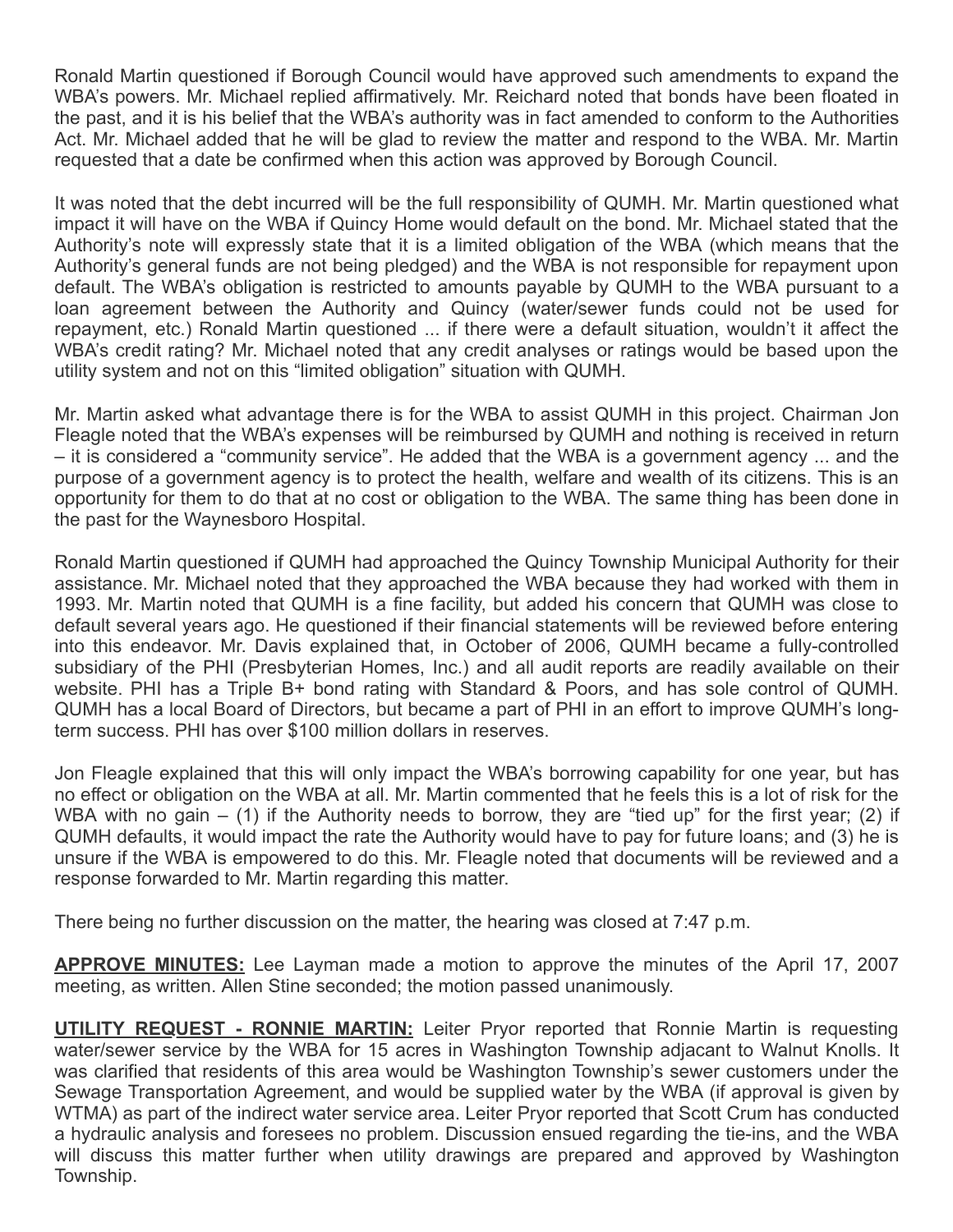**SOURCE DEVELOPMENT UPDATE:** Leiter Pryor noted that the PENNVEST application is progressing and should be ready for submission within the next two weeks. Pre-purchase specifications for the membrane equipment have been completed, and bids will be advertised for opening on June 22<sup>nd</sup>. He noted that the contracts cannot be awarded, however, until a "Letter of No Prejudice" is received from DEP. He anticipates receipt of that letter in the near future.

QUINCY UNITED METHODIST HOME - BOND ISSUE RESOLUTION: Chairman Fleagle requested that Mr. Michael review the matter discussed at the hearing with regard to the WBA's authority; but, in the meantime, the resolution could be approved contingently. Lee Layman made a motion to adopt the proposed QUMH resolution, contingent upon review of the Articles of Incorporation (and any subsequent amendments) enabling the WBA to proceed. Christopher Snively seconded; the motion passed unanimously.

REQUEST - MAINSTREET WAYNESBORO, INC.: Leiter Pryor noted that he has received a request from Mainstreet Waynesboro, Inc. regarding watering of the hanging flower baskets downtown. They would like to utilize the library's outside spigot to fill their watering tank, and are requesting that the WBA give the library a credit for the water they anticipate using (approximately 8,000 gallons = approximately \$43.00). Frank Bittner, a volunteer with the program, explained their calculation in more depth. Following discussion on the matter, Allen Stine commented that he would be more willing to give them water directly than to give a customer water to give away for this purpose. He suggested that they could utilize the spigot at the front of Borough Hall for this purpose, and made a motion to give them whatever water they need from Borough Hall for watering the flower baskets downtown. Lee Layman seconded; the motion passed unanimously.

**T-MOBILE LEASE AGREEMENT:** Tim Loughran, representing T-Mobile, was present to discuss their request to lease space on the N. Broad Street tank to install their equipment. Mr. Pryor noted the WBA's concern that the installation be structurally sound. Drawings are being prepared and should be reviewed by Gannett Fleming. A proposed lease agreement was supplied/distributed for the Authority's review.

Discussion followed regarding specific terms of the agreement. Authority Solicitor Lloyd Reichard voiced his opinion regarding the lease amount and termination penalties. Chris Snively noted the lease amount should be the same as that paid by Cingular, as well as the agreement's terms.

Leiter Pryor noted his concern regarding surface protection, adding that specific information is needed regarding attachment of the equipment onto the tank. It was agreed that both parties' engineers should review the plans and make their respective recommendations. Lloyd Reichard stated that the WBA's engineering fees should be incurred by the Lessee. (It was mentioned that Cingular prepared the proposed drawings for their equipment installation, and Gannett Fleming reviewed the drawings for the WBA. It was believed that Cingular paid Gannett Fleming's fees for this service.)

Allen Stine mentioned his concern regarding any potential interference with Cingular's equipment. Mr. Loughran noted that that issue is between T-Mobile and Cingular. He explained that the frequencies are licensed by the FCC, and interference is not allowed to happen.

Leiter Pryor questioned what contingencies can be made for tank maintenance in the future, and Jon Fleagle recommended that something should be included in the lease agreement to address this issue (specifically, that any maintenance which needs to be done that will impact T-Mobile's equipment will be accommodated at no cost to the WBA). Mr. Loughran noted that maintenance schedules can be "worked around" by transferring their equipment to a temporary structure. Upon further discussion, the Authority members requested that the concrete slab proposed by T-Mobile be moved approximately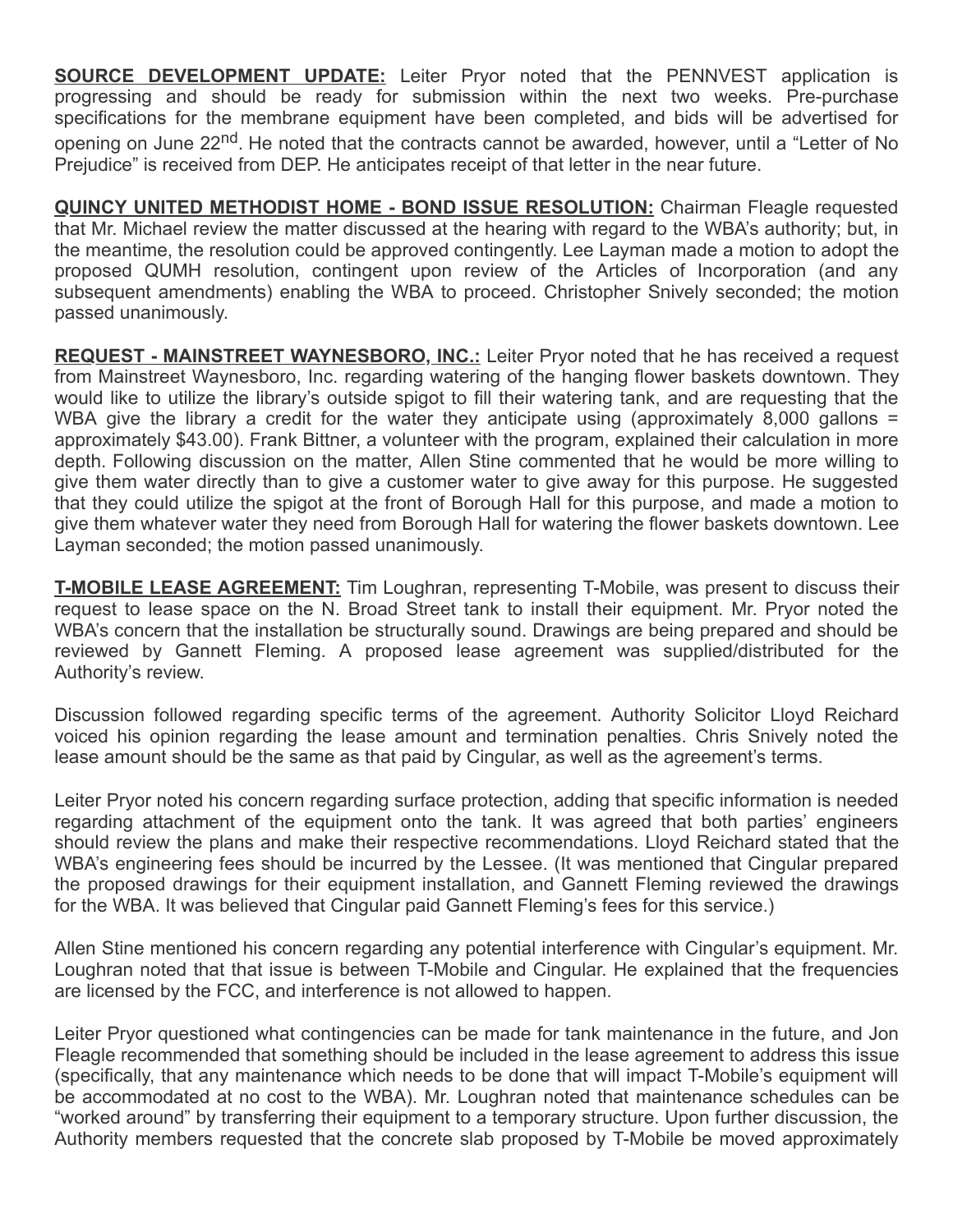10-12' away from the tank (consistent with Cingular's pad) for maintenance access. Mr. Loughran noted no problem with this request.

Mr. Loughran noted that the deed for the N. Broad Street property is in the name of the Borough of Waynesboro, not the Waynesboro Borough Authority. Lloyd Reichard stated that there is a "catch-all" deed conveying all water facilities from the Borough to the WBA by reference. Mr. Loughran will attempt to research the matter at the Courthouse.

Mr. Loughran reviewed his understanding of the items to be pursued, as discussed at this meeting: (1) he will research the deed issue at the Courthouse regarding property ownership; (2) he will contact Gannett Fleming to explain their proposal and to get an idea of the expenses to be incurred; (3) the maintenance issue is a matter of mutual cooperation, which he feels positive can be worked out; and (4) he will work on modifications to the proposed agreement, and requested that any suggestions/recommendations from the Authority be forwarded to him as soon as possible. Mr. Loughran noted he will plan to attend the Authority's next meeting to discuss the matter further, and is hopeful that a lease agreement can be executed at that time. The Authority requested that Leiter Pryor review/compare specific terms of this agreement with the Cingular lease agreement currently on record.

**SEWER PLANNING EXEMPTION - B2M2 (WTMA):** Leiter Pryor presented information for a sewe planning exemption for B2M2 (a development off Orchard Road and behind the WBA's well site). The proposed development was discussed in the past and will involve 122 EDU's. Mr. Pryor noted he foresees no problem with accepting flow from the development, provided that it is metered. Christopher Snively made a motion to approve the sewer planning exemption for B2M2, as presented. Lee Layman seconded; the motion passed unanimously.

FIRST COMMONWEALTH - TRANSFER OF TRUST SERVICES: Leiter Pryor noted that correspondence was received from First Commonwealth indicating they are exiting the municipal bond servicing business and have sold their corporate trust business to M & T Bank. Tammy Bender (Susquehanna Bank) is looking into the matter to see if another agency can handle the WBA's accounts. Mr. Pryor will keep the Authority informed on the status of this issue.

**SEWER TRANSPORTATION AGREEMENT:** Leiter Pryor has corresponded with WTMA regarding their request to modify the Sewer Transportation Agreement daily flow limit from 200,000 gpd to 300,000 gpd, noting the WBA's willingness to discuss the matter. Discussion regarding the matter ensued, and Mr. Pryor noted he will have additional information regarding committed EDU's for the next meeting. He suggested that the WBA may want to consider granting an additional 50,000 gallons at this point in time, and then re-negotiating in a few years for the additional 50,000 requested.

WATER LINE REPLACEMENT (LINDA LANE): Leiter Pryor informed the WBA members that there is a severe water quality problem on Linda Lane, due to a "barnacled" line (he displayed a portion of the pipe for their review). The Borough's staff has attempted to clear the water by blowing off the line, flushing the hydrants, etc., but to no avail. He recommended that the Authority consider replacement of the 4" line in the very near future with a 6" line (approximately 1200'), which would increase the flow on the fire hydrants. Replacement of this line is anticipated to cost approximately \$29,000. He also suggested that the Authority consider replacement of other lines in the neighboring area for the following year, which may require "moving around" capital projects in the budget. Allen Stine made a motion to authorize replacement of the water line in Linda Lane/Longview Avenue, and to make modifications to capital projects in the budget for the necessary resources for the project, as recommended by Leiter Pryor. Christopher Snively seconded; the motion passed unanimously.

**ENTERPRISE AVENUE PUMP STATION UPGRADE:** Leiter Pryor noted that he received an e-mail from Mark Malarich regarding the Enterprise Avenue Pump Station upgrade. Documentation has been obtained from the three contractors; and construction agreements have been forwarded to them for